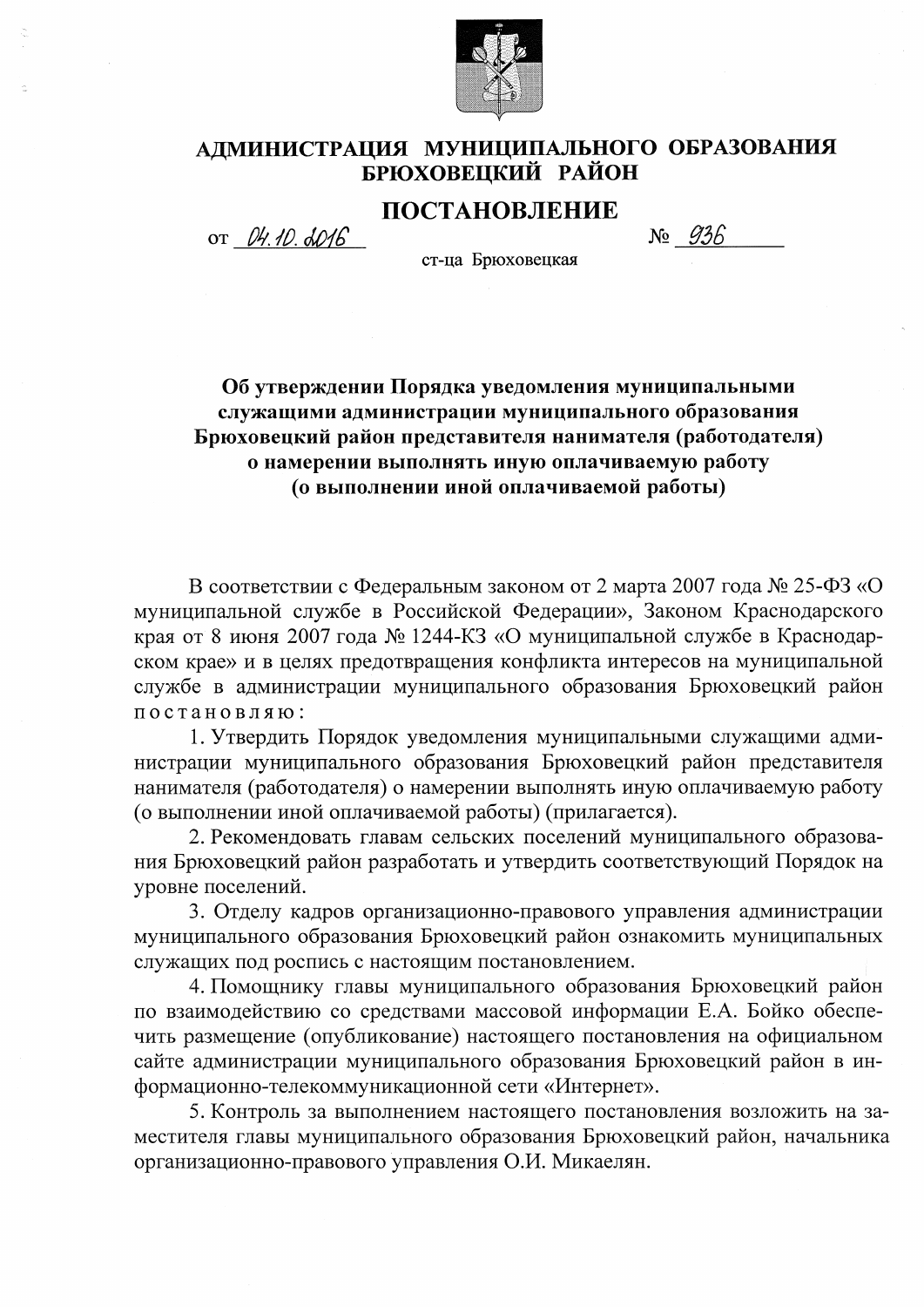6. Постановление вступает в силу со дня его обнародования.

Глава муниципального образования<br>Брюховецкий район

 $z_{\rm e}$ 

 $\bar{\nu}$ 

 $\sim 10$ 

В.В. Мусатов

 $\frac{1}{2}$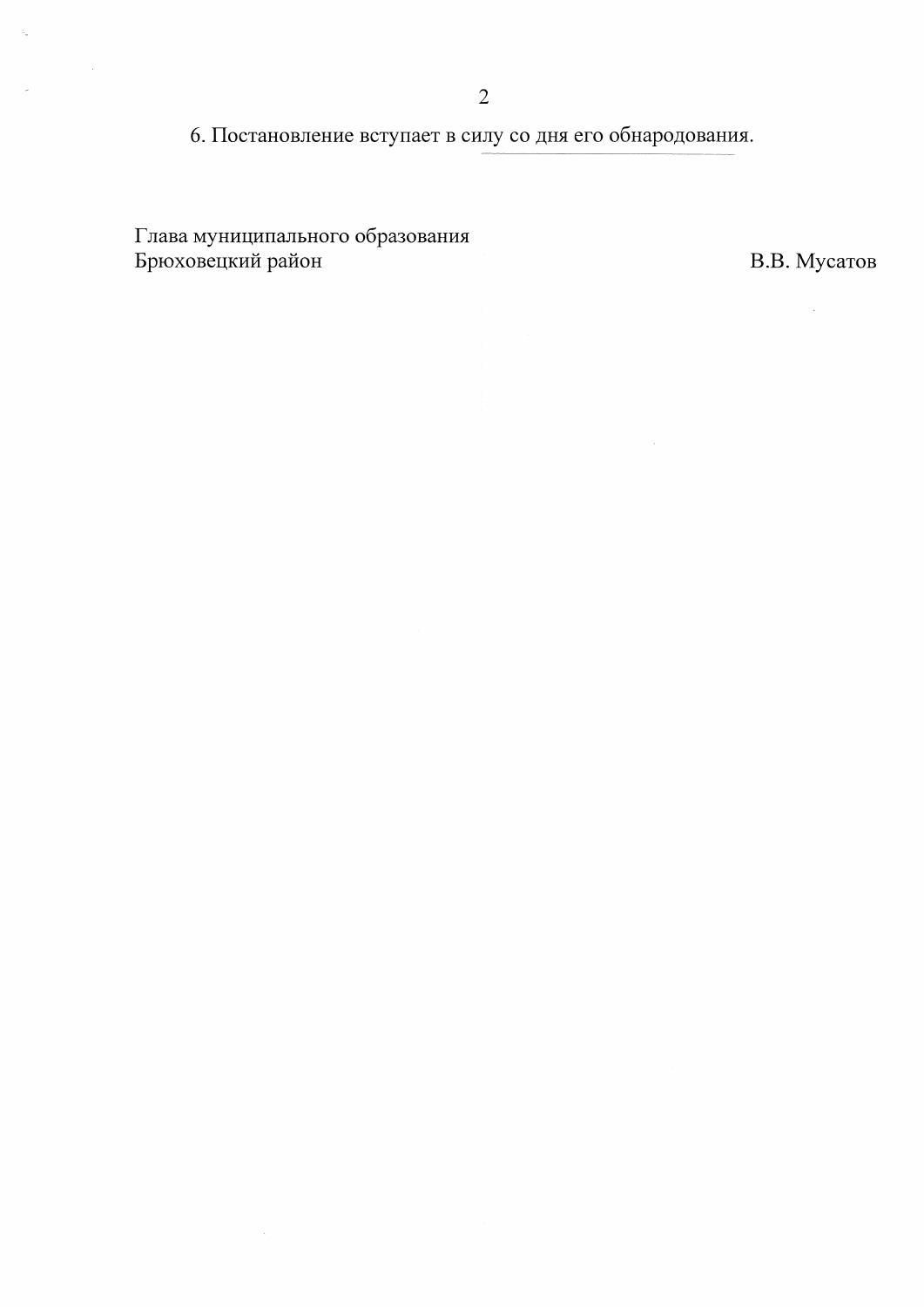## **ПРИЛОЖЕНИЕ**

**УТВЕРЖДЕН** постановлением администрации муниципального образования Брюховецкий район от 04.10. 2016 № 936

## ПОРЯДОК

## уведомления муниципальными служащими администрации муниципального образования Брюховецкий район представителя нанимателя (работодателя) о намерении выполнять иную оплачиваемую работу (о выполнении иной оплачиваемой работы)

1. Настоящий Порядок уведомления муниципальными служащими администрации муниципального образования Брюховецкий район представителя нанимателя (работодателя) о намерении выполнять иную оплачиваемую работу (о выполнении иной оплачиваемой работы) (далее - Порядок) разработан в соответствии с частью 2 статьи 11 Федерального закона от 2 марта 2007 года № 25-ФЗ «О муниципальной службе в Российской Федерации», частью 2 статьи 9 Закона Краснодарского края от 8 июня 2007 года № 1244-КЗ «О муниципальной службе в Краснодарском крае» с целью предотвращения конфликта интересов на муниципальной службе и устанавливает процедуру уведомления представителя нанимателя (работодателя) администрации муниципального образования Брюховецкий район, муниципальными служащими администрации муниципального образования Брюховецкий район (далее - муниципальный служащий) о намерении выполнять иную оплачиваемую работу (о выполнении иной оплачиваемой работы) и регистрации этих уведомлений.

2. Муниципальные служащие письменно уведомляют представителя нанимателя (работодателя) о намерении выполнять иную оплачиваемую работу до начала ее выполнения по форме согласно приложению № 1 к настоящему Порядку путем представления уведомления о намерении выполнять иную оплачиваемую работу (о выполнении иной оплачиваемой работы) (далее - уведомление) в отдел кадров организационно-правового управления администрации муниципального образования Брюховецкий район (далее - отдел кадров). Указанное уведомление должно быть направлено до начала выполнения иной оплачиваемой работы.

3. Регистрация уведомления осуществляется должностным лицом отдела кадров в день его поступления в журнале регистрации уведомлений о намерении выполнять иную оплачиваемую работу (о выполнении иной оплачиваемой работы), составленном по форме, согласно приложению № 2 к настоящему По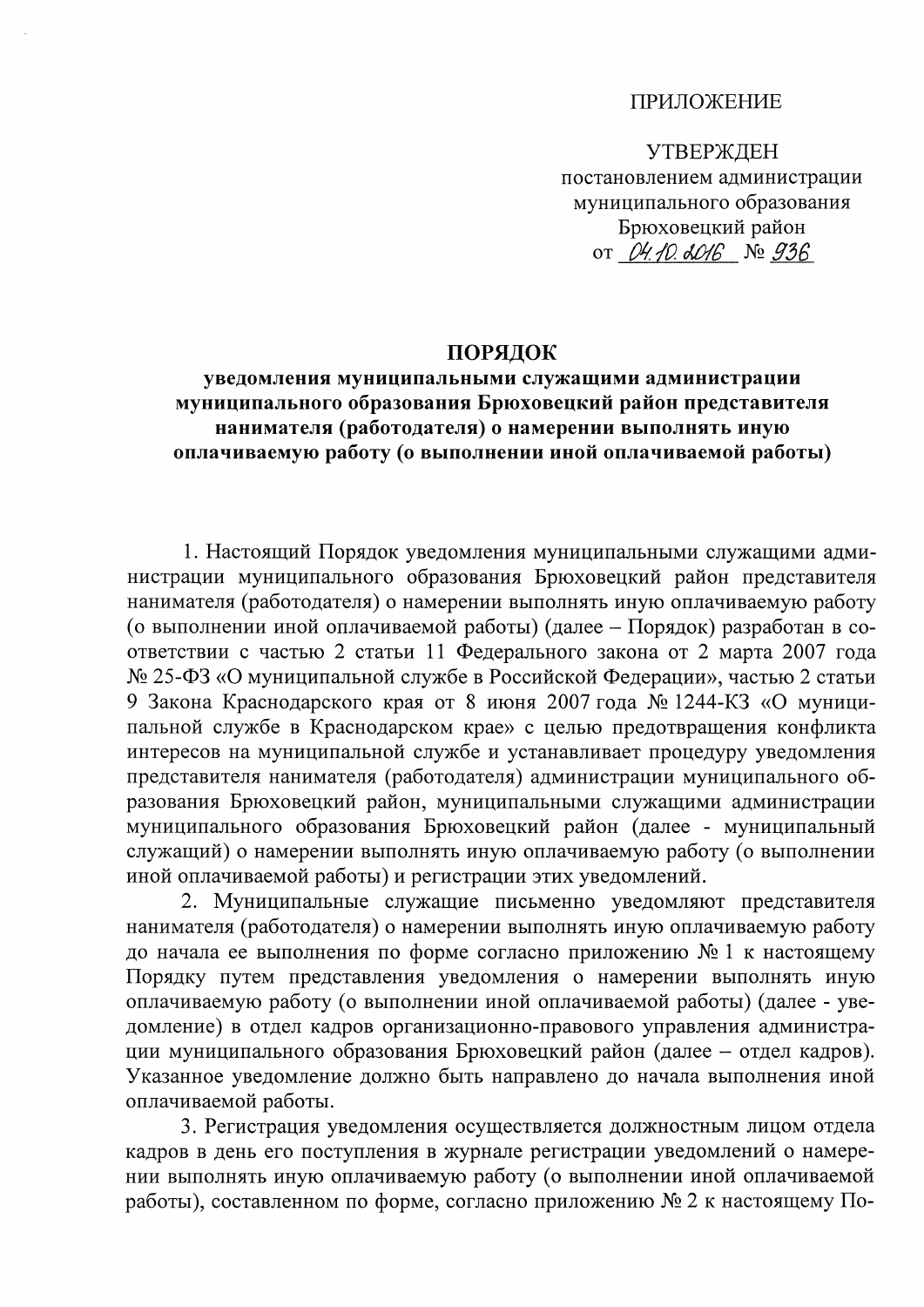рядку.

4. Копия зарегистрированного в установленном порядке уведомления выдается муниципальному служащему на руки либо направляется по почте с уведомлением о получении. На копии уведомления, подлежащего передаче муниципальному служащему, ставится отметка «Уведомление зарегистрировано» с указанием даты и номера регистрации уведомления, фамилии, инициалов и должности лица, зарегистрировавшего данное уведомление.

5. Вновь назначенные муниципальные служащие, осуществляющие иную оплачиваемую работу на день назначения на должность муниципальной службы, уведомляют представителя нанимателя (работодателя) о выполнении иной оплачиваемой работы в день назначения на должность муниципальной службы в администрации муниципального образования Брюховецкий район в соответствии с настоящим Порядком.

6. Подлинник уведомления приобщается к личному делу муниципального служащего.

7. В случае изменений условий договора о выполнении иной оплачиваемой работы или заключения нового договора (в том числе с истечением срока предыдущего договора) муниципальный служащий представляет новое уведомление.

8. За несоблюдение настоящего Порядка муниципальные служащие несут ответственность в соответствии с действующим законодательством.

9. Отдел кадров передает представителю нанимателя (работодателю) уведомление муниципального служащего в трехдневный срок с момента его поступления в отдел кадров. В случае если представитель нанимателя (работодатель) усматривает в выполнении указанной иной оплачиваемой работы муниципального служащего наличие конфликта интересов, то он в трехдневный срок направляет уведомление муниципального служащего с соответствующей резолюцией в комиссию по соблюдению требований к служебному поведению муниципальных служащих и урегулированию конфликта интересов в администрации муниципального образования Брюховецкий район (далее - Комиссия).

10. Рассмотрение Комиссией уведомления муниципального служащего осуществляется в соответствии с утвержденным Положением о Комиссии.

Начальник отдела кадров организационно-правового управления администрации муниципального образования Брюховецкий район

H Roperf-

Н.Н. Кормильцева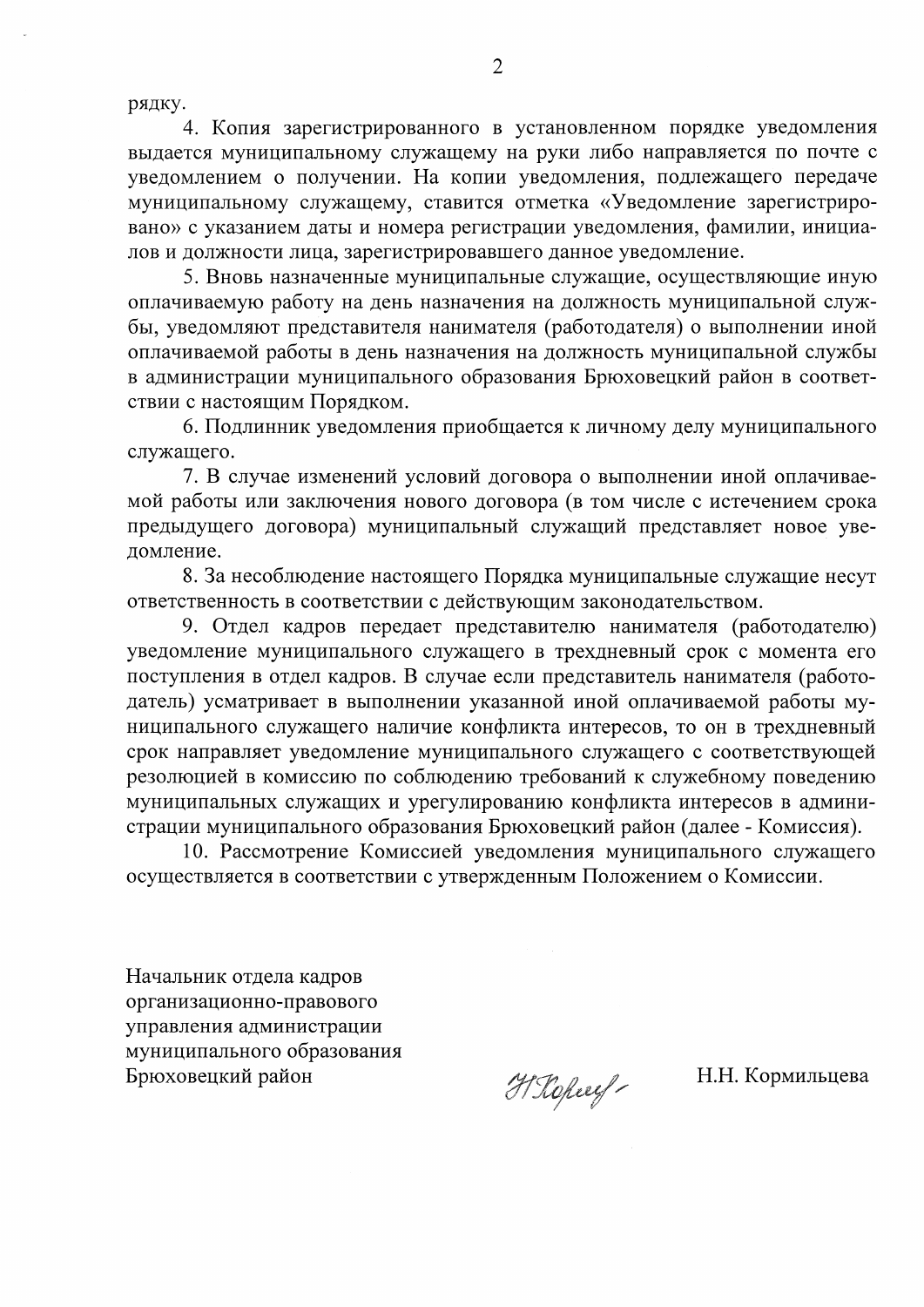## ПРИЛОЖЕНИЕ №1 к Порядку уведомления муниципальными служащими администрации муниципального образования Брюховецкий район представителя нанимателя (работодателя) о намерении выполнять иную оплачиваемую работу (о выполнении иной оплачиваемой работы)

(наименование представителя нанимателя (работодателя)

(полное наименование должности,

фамилия, имя, отчество муниципального служащего)

#### **Увеломление**

### о намерении выполнять иную оплачиваемую работу (о выполнении иной оплачиваемой работы)\*

В соответствии с частью 2 статьи 11 Федерального закона от 2 марта 2007 года № 25-ФЗ «О муниципальной службе в Российской Федерации», частью 2 статьи 9 Закона Краснодарского края от 8 июня 2007 года № 1244-КЗ «О муниципальной службе в Краснодарском крае» уведомляю о намерении выполнять (о выполнении)  $C \ll \qquad \qquad \rightarrow$ 20 года по « » 20 года иную (ой) оплачиваемую (ой) работу (ы)

(указать вид деятельности: педагогическая, научная, творческая или иная деятельность)  $\Pi$ O

(трудовому договору, гражданско-правовому договору, авторскому договору и т.п.)

(полное наименование организации, адрес данной организации)

К основным обязанностям по выполняемой работе относятся:

 $\mathbf{B}$ 

(основные обязанности при выполнении иной оплачиваемой работы)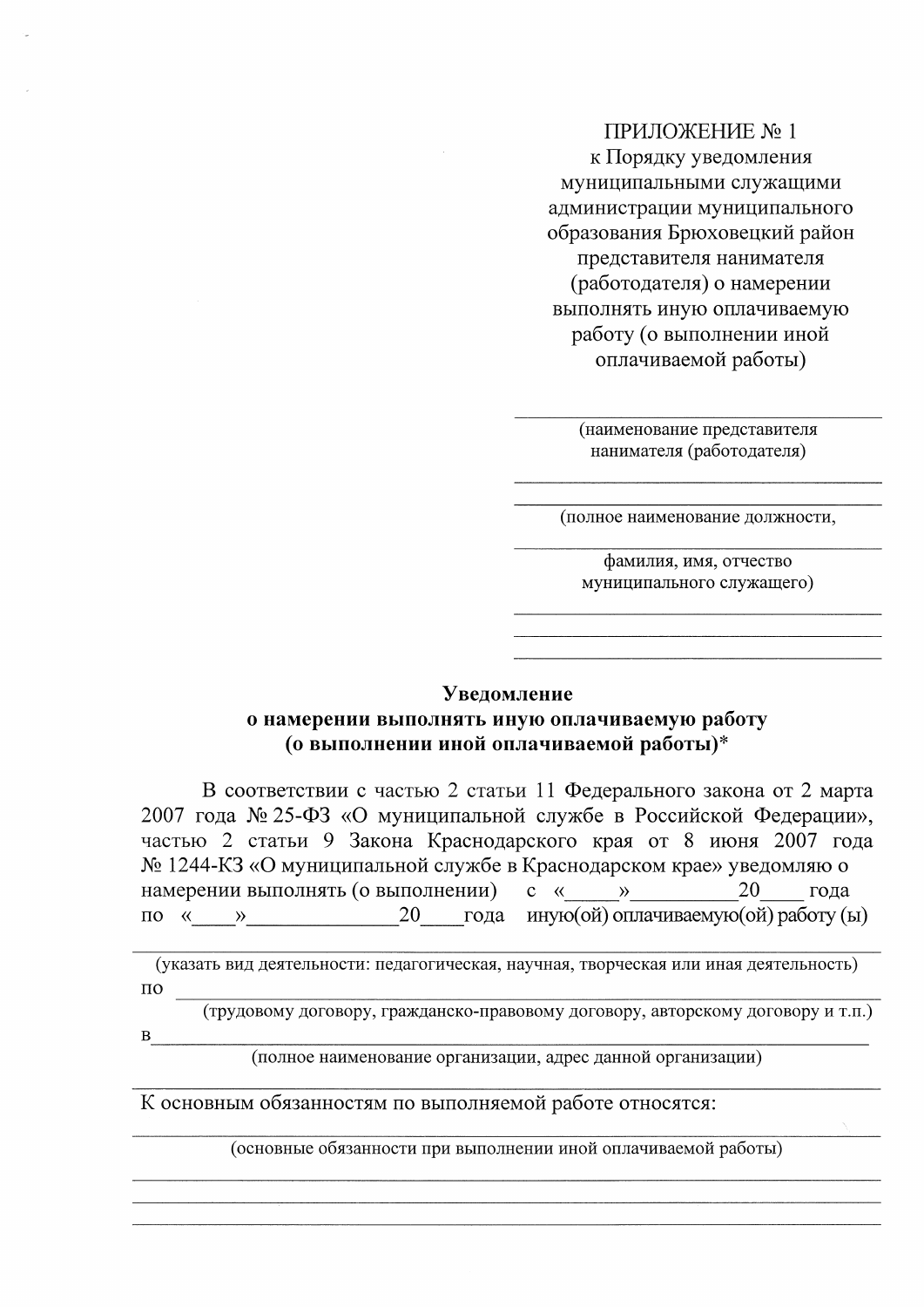Выполнение указанной работы будет выполняться в свободное от основной работы время и не повлечет за собой конфликта интересов.

При выполнении указанной работы обязуюсь соблюдать требования, предусмотренные статьями 13, 14, 14.2 Федерального закона от 2 марта 2007 года № 25-ФЗ «О муниципальной службе в Российской Федерации», статьями 11, 12 Закона Краснодарского края от 8 июня 2007 года № 1244-КЗ «О муниципальной службе в Краснодарском крае».

| (дата)                                                    | (подпись) | (фамилия, инициалы) |  |  |
|-----------------------------------------------------------|-----------|---------------------|--|--|
|                                                           |           |                     |  |  |
| Уведомление зарегистрировано:<br>регистрационный номер    |           |                     |  |  |
| дата регистрации<br>«<br>$\rightarrow$                    | 20        | года.               |  |  |
| (должность, Ф.И.О. лица, зарегистрировавшего уведомление) |           | (подпись)           |  |  |

\* В случае изменений условий договора о выполнении иной оплачиваемой работы или заключения нового договора (в том числе с истечением срока предыдущего договора) необходимо представлять новое уведомление.

Начальник отдела кадров организационно-правового управления администрации муниципального образования Брюховецкий район

HKopeel

Н.Н. Кормильцева